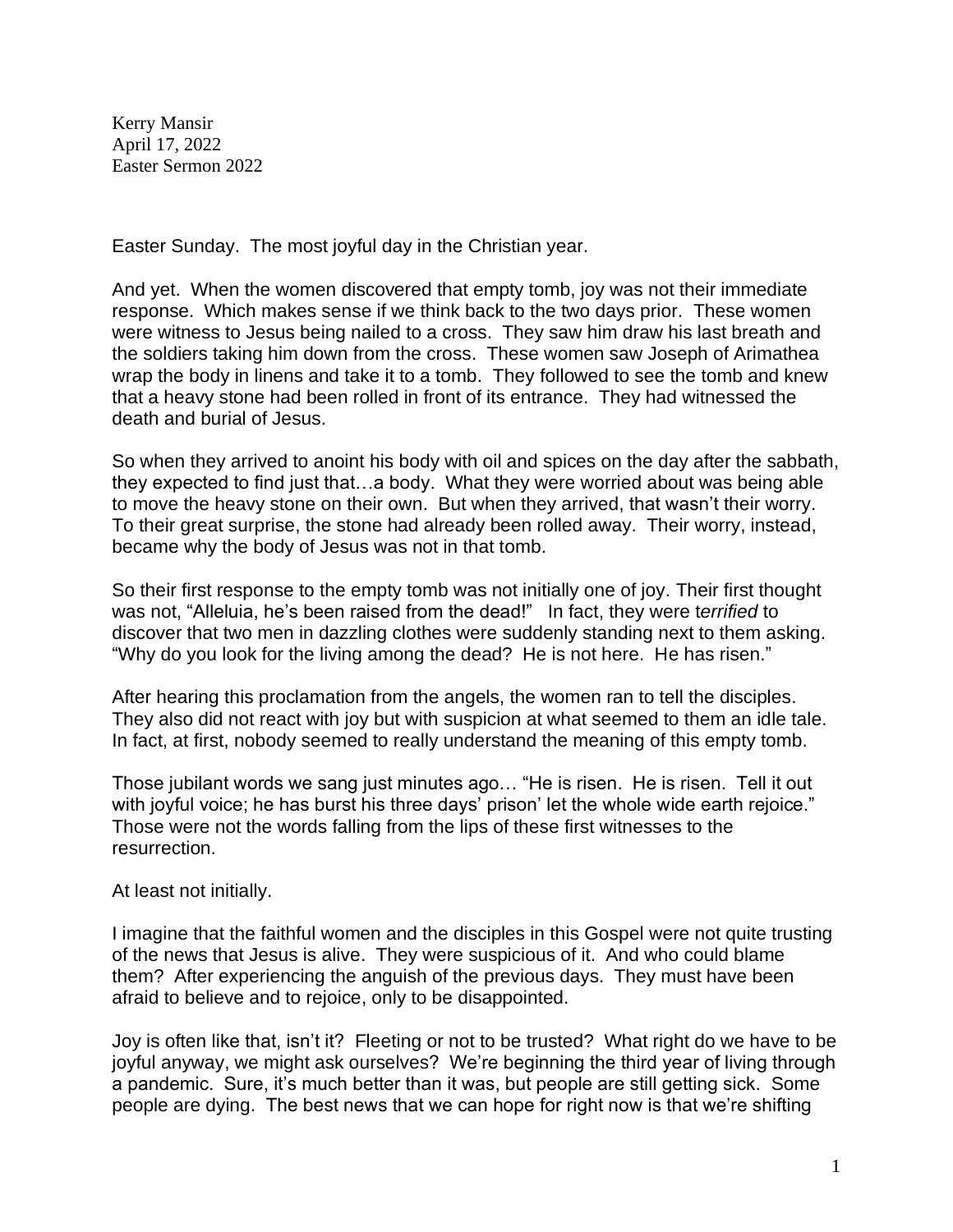from a pandemic to an endemic. The anxiety about how to be in community together and how to protect our vulnerable neighbor is still present.

On top of that, there's a war raging in Europe. We hear about the bombings and the deaths and the displaced people constantly in our twenty-four-hour news cycle. These events bring out feelings of grief and helplessness.

Then there's the threat of countries using nuclear weapons which seems more real today than it has in a long time, more real than ever before for people my age and younger, born after the Cold War ended. This fear is powerful because it feeds our anxiety and our communal angst.

So I am the first to say that joy may feel elusive in times like these…just as it felt to those disciples on Easter morning, at least at first.

And yet, the confusion and doubt and bewilderment of those witnesses to the empty tomb eventually turned to joy. The Gospels tell us of many of those intimate moments of rejoicing upon recognizing the risen Christ. Like when Jesus walked through the locked doors and his friends heard his voice and touched his wounds…or when he walked alongside them on the road to Emmaus and broke bread with them…and when he fed them grilled fish on the banks of the sea of Galilee. In these moments and encounters, they must have finally allowed themselves to experience the joy of the resurrection. Otherwise, what would have given them the strength and courage to go out into the world, spreading the message of Jesus far and wide, even when it was dangerous and meant risking their lives?

They became the first proclaimers of the power of the empty tomb. This morning, we must ask ourselves, what joy do we find in the empty tomb?

What I hope you find…what I hope you hear in the declaration, "He is risen" is that God is always doing something new. The stories in our biblical text are always challenging us to see the possibility of the unexpected and of the impossible becoming a reality. In the beginning, Genesis tells us, the spirit of God hovered over the formless void and light, water, and land emerged along with all the living creatures. Life from nothingness. In Exodus, the people of Israel walked to freedom through the sea on dry land. Slaves were freed from their bondage. And in the Gospels, upon the birth of Jesus, God became flesh to dwell among us. What seemed impossible became possible. Are we willing to believe on this Easter morning that nothing will be impossible with God?

We may be tempted to deny the impossible and instead to look for the plausible explanation for the empty tomb. After all, we're a church that believes in reason and science. But Easter is not the time for scientific and reasonable accounts. Not a time to try to prove the resurrection. It is simply a time to believe that God has done the incredible. To believe that even death does not stop God. To rejoice that God raises up that which has been cast down, makes new that which has grown old, and that God will bring all things into perfection in time.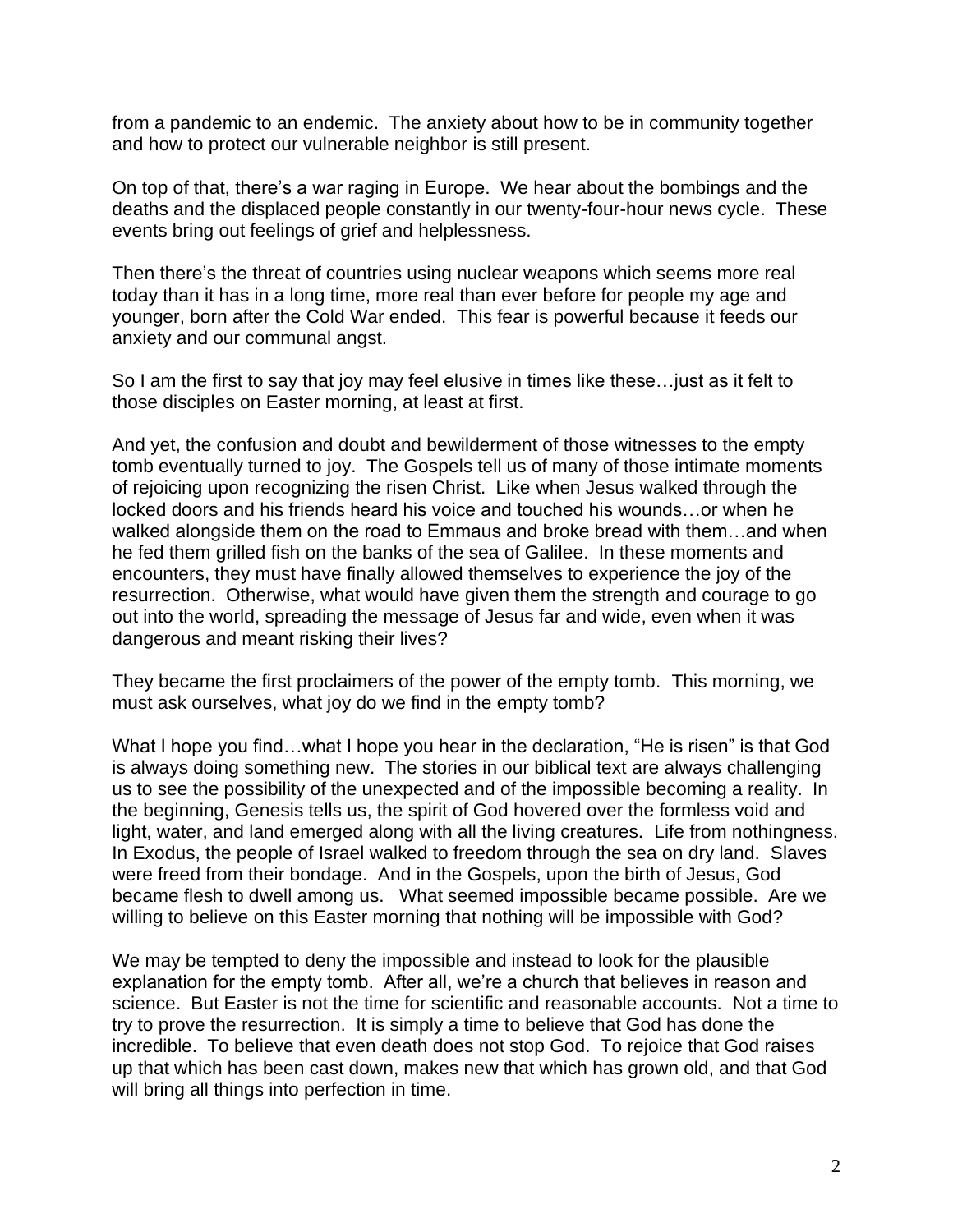For me, it helps to celebrate the impossible of Easter, when it falls later in the year as it did this year. Here in Maine, spring comes late and the harsh winter makes us long for it even more. But every year, spring—no matter how elusive it earlier seemed, comes. The crocus push through the dark and cold soil. The daffodils bloom. The forsythia brighten up the fencerows. The green haze of new leaves appears on the treetops. And we are filled with joy at the new life rising from the dead.

Joy—it is such an important part of the human experience. And so we must celebrate every moment of joy that comes into our lives. An unexpected healing. New love. Old love. The birth of a baby. A brilliant sunrise. Reunion with an old friend. A kiss from a grandchild. Puppies and kittens. Chocolate. Fried chicken. Being forgiven. Letting go of a grudge. The giggle of a child. And on and on.

And these are not just our joys. These are the joys of a God who wants us to be filled with light and love. Many of us in the congregation read over the Lenten season, Henri Nouwen's book, "The Return of the Prodigal Son." And when we gathered to discuss the end of that book, all of us, I believe, were inspired by Nouwen's message that while Jesus was always realistic about the evils of the world, and knew that the world's darkness would never be absent, he calls us to find joy in belonging to the household of God, a God who does the impossible, even in the midst of the suffering and sadness.

We don't have to deny the darkness in the world, but we can choose not to live in it. We can choose resurrection over the empty tomb. I think that's what Nouwen meant when he wrote that choosing joy over cynicism is a discipline. He said, "It requires choosing for the light even when there is much darkness…choosing for life even when the forces of death are so visible, and choosing for the truth even when [we] are surrounded by lies." (115-16). We can choose resurrection.

Let me say again... rejoicing in life every chance we can does not mean that we deny the suffering of the world. That would make any joy we experience shallow. "Joy never denies the sadness [we see around us], but transforms it to fertile soil for more joy." (116). I believe that it is joy that makes us whole enough to bear the suffering—our own and the world's. Joy feeds us and gives us the capacity for empathy.

There's a beautiful line in one of our Compline prayers that says, "give rest to the weary, bless the dying, soothe the suffering, pity the afflicted, *shield the joyous*, and all for your love's sake."

Shield the joyous—that is my prayer this morning. May our joys fill us with the light we all need to face the darkness. Joy may elude us at times, but we have to open ourselves up to it like those women and disciples.

So on this Easter morning, may alleluia be our song, and may we find joy in the empty tomb. Let us choose resurrection…choose life…choose to believe in our God who is making all things new. Amen.